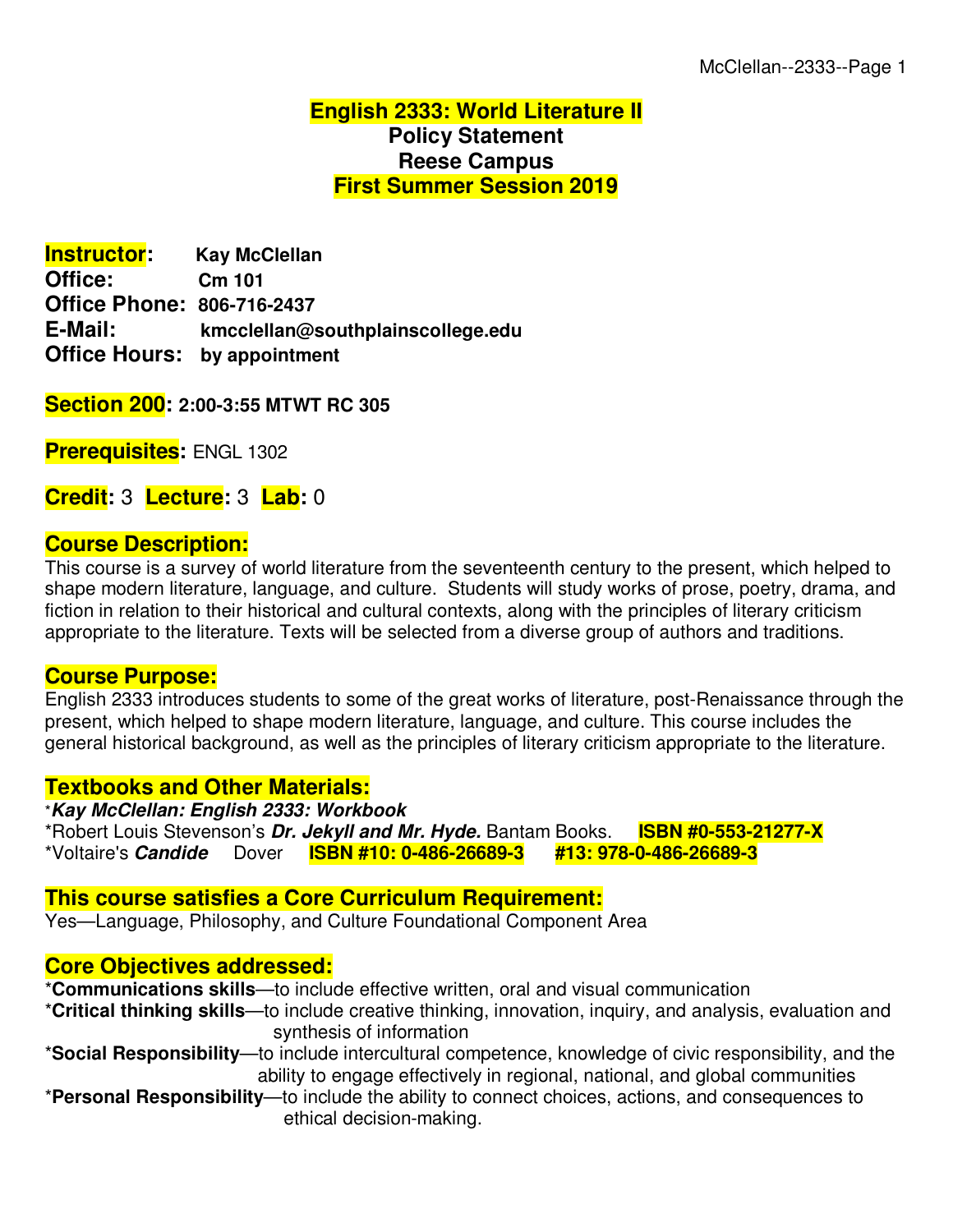**Student Learning Outcomes:** Upon successful completion of the course, students will:

- 1. Identify key ideas, representative authors and works, significant historical or cultural events, and characteristic perspectives or attitudes expressed in the literature of different periods or regions.
- 2. Analyze literary works as expressions of individual or communal values within the historical, social, political, cultural, or religious contexts of different literary periods, including a focus on the life and times of the authors.
- 3. Demonstrate knowledge of the development of characteristic forms or styles of expression during different historical periods or in different regions.
- 4. Articulate the aesthetic principles that guide the scope and variety of works in the arts and humanities.
- 5. Apply critical thinking to the study of literature and to the writing of analytical essays.
- 6. Demonstrate competent application of the elements of the writing process, including expository, analytical, and argumentative writing, as developed in English 1301 and 1302.
- 7. Research and write accurately documented, critical papers over assigned readings in clear and grammatically correct prose.

**Student Learning Outcomes Assessment:** a pre- and post-test or writing assignment rubric may be used to determine the extent of improvement that the students have gained during the semester.

## **Course Evaluation:**

Students' work will be evaluated by means of A, B, C, D, or F: Superior, Good, Average, Poor, or Unacceptable. Numerical grades are assigned for convenience in averaging grades only. All assignments must be completed and turned in on the date due before students are eligible to pass the class. Late work may be dropped one letter grade. **Students who have not turned in all the assigned work by the final drop day for instructors will be dropped from the course.**

#### **Essay/Paper Assessment Guidelines:**

- \***The "A" essay** should be correctly formatted in MLA style in Courier New #12 with only a few spelling, wrong word, and minor grammatical or punctuation errors. It should be on an appropriate topic and have a good title and transitions. The introduction should have a specific thesis as the first or last sentence. The conclusion should have a restated thesis as the first sentence, sum up, draw conclusions, and not contain new material (all relevant material should be presented in the body paragraphs). Each body paragraph should be well supported and have a topic sentence as its first sentence that specifically corresponds back to the thesis by using the appropriate supporting point from the thesis. There should be no major grammatical errors. The essay should be thoughtful, parallel, focused, and developed, with each paragraph having a minimum of three sentences.
- \***The "B" essay** contains all of the above with one or two types of major grammatical errors.
- \***The "C" essay** has a thesis, introduction, and conclusion, but lacks support and/or has three to four types of major grammatical errors.
- \***The "D" essay** contains one or more of the following: lacks a strong thesis, organization, or focus (paper doesn't follow thesis) or has formatting errors or multiple spelling and/or grammatical errors.
- \***The "F" essay** doesn't meet the minimum requirements. Some examples of "F" essays are those that 1) are written on an unapproved or inappropriate topic; 2) do not meet the minimum word count; 3) are not written in the correct format; 4) have fewer than four paragraphs; 5) are unreadable; or 6) are offensive/inflammatory (like saying those who don't agree with the writer are morons, etc.).

# **Grading Policy:** 25%--Unit Tests

 25%--Daily Quizzes 25%--Assessment 25%--Literary Paper (missing Peer Editing drops a paper a letter grade) 100%--Total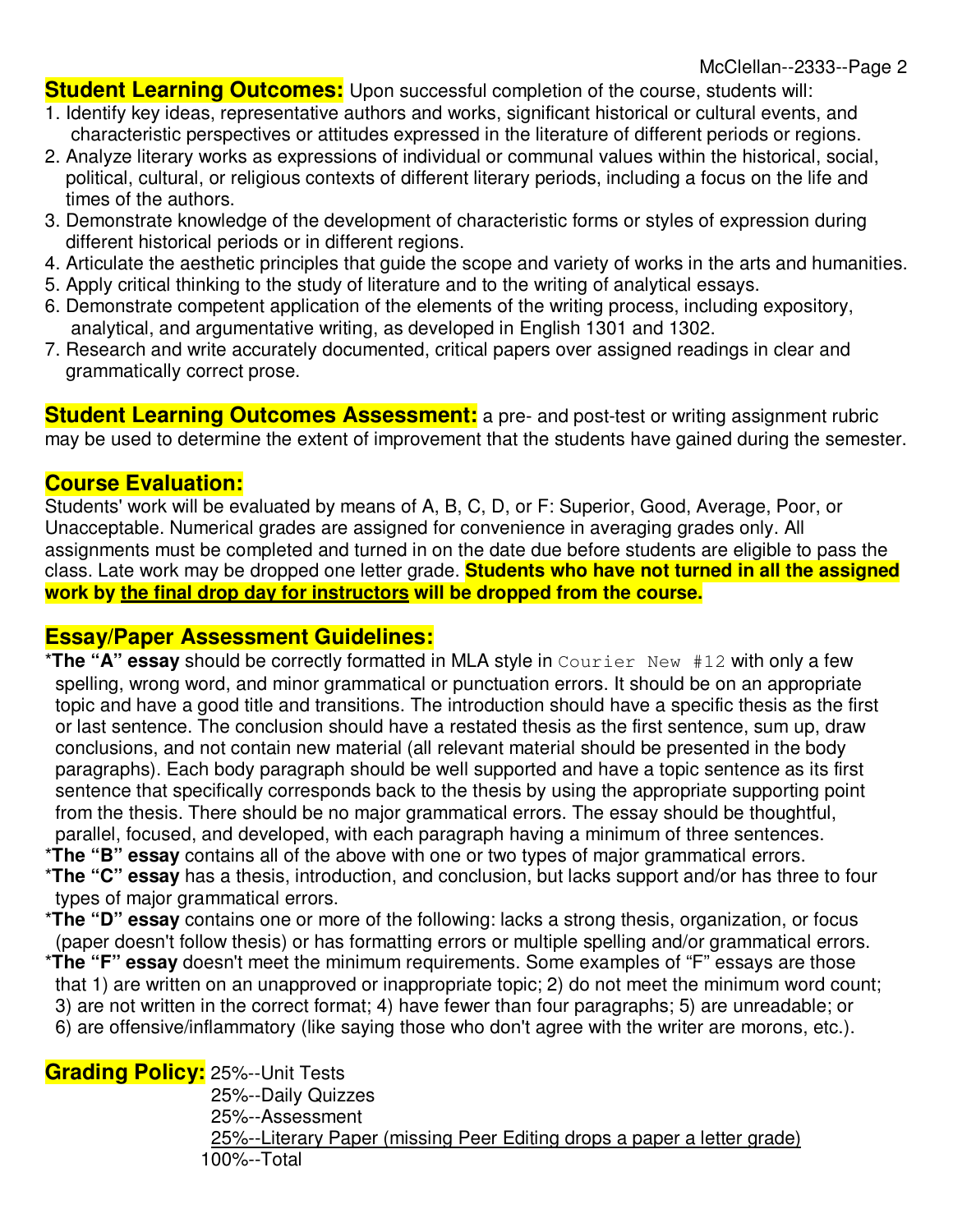# **Two Ways To Be Exempt From the Final:** 1. have **1 or 0 absences**; or

2. have **an A average**.

# **Peer Editing:**

\*students who don't have a completed Rough Draft by 20 minutes into the period will not be allowed to Peer Edit--**with no exceptions**;

- \*not doing Peer Editing on the **Literary Paper** will drop your Literary Paper one letter grade; Peer Editing doesn't count on the Literary Paper Revision;
- \*circle any problems that you see on other people's papers; otherwise, don't write on other people's papers;

\*answer the questions on the editing sheets; use n/a for non applicable;

\*spell out all words on the editing sheets, even "yes" and "no".

# **Missed Quizzes:**

\***Reading quizzes** can't be made up;

\***Video quizzes** can be made up **if** the student passes the quiz; passing a video quiz will give the student a quiz grade and make up for an absence.

# **Missed Tests:**

A missed test needs to be made up with a week of the student's return to class.

# **Late Work:**

\***Take-Home Tests** will be accepted on the due date or the following class period without penalty; they won't be accepted after that.

\***The Literary Paper or its Revision** will be accepted on the due date or the following class period without penalty; it won't be accepted after the last day of regular class and will be dropped a letter grade if turned in more than one class period after the due date.

# **Student Responsibilities:** Students are expected to

- 1. Be on time and regularly attend class.
- 2. Be responsible for having an appropriate attitude and using appropriate language in academic environments; not use condescending, inflammatory, threatening, or profane rhetoric, whether verbally or in written form, in academic environments.
- 3. Have respectful behavior toward instructor and classmates in order to contribute to the atmosphere necessary for learning.
- 4. Be responsible for courteous actions to others, especially by putting away cell phones and other distractions while in class.
- 5. Be responsible for writing down all grades and applying them to the grading scale used for the class, which is shown in the course's policy statement/syllabus.
- 6. Submit all assignments in accordance with due dates, formats, and requirements.
- 7. Avoid all forms of cheating and plagiarism on all assignments, including improper collaboration.
- 8. Ask questions when something is unclear.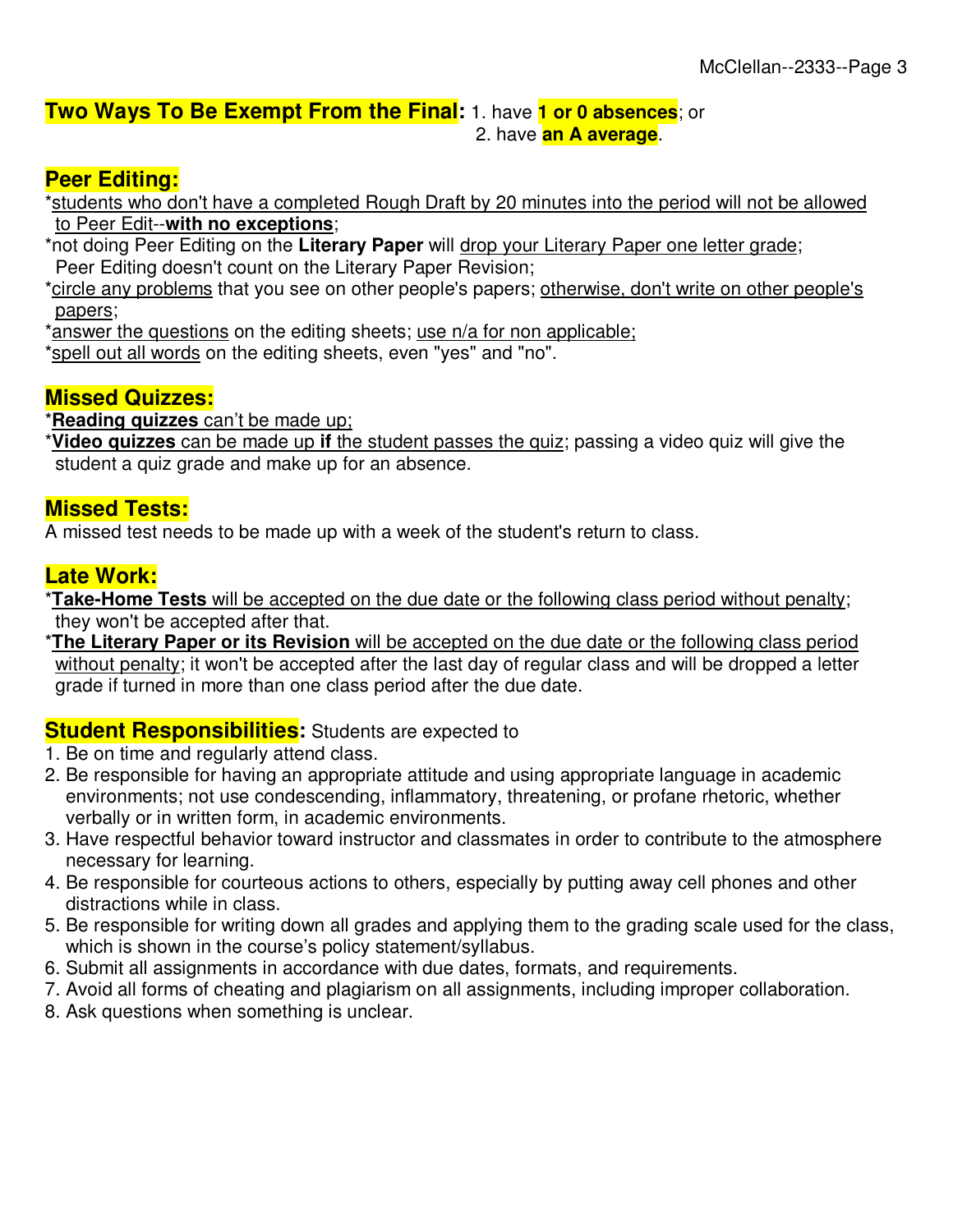**SPC Attendance Policy:** according to the "Class Attendance" policies stated below in the SPC General Catalog: Students are expected to attend all classes in order to be successful in a course. The student may be administratively withdrawn from the course when absences become excessive as defined in the course syllabus.

When an unavoidable reason for class absence arises, such as illness, an official trip authorized by the college or an official activity, the instructor may permit the student to make up work missed. It is the student's responsibility to complete work missed within a reasonable period of time as determined by the instructor.

Students who enroll in a course but have "Never Attended" by the official census date, as reported by the faculty member, will be administratively dropped by the Office of Admissions and Records. A student who does not meet the attendance requirements of a class as stated in the course syllabus and does not officially withdraw from that course by the official census date of the semester, may be administratively withdrawn from that course and receive a grade of "X" or "F" as determined by the instructor. ... It is the student's responsibility to be aware of [the Instructor's attendance] policy.

#### **My Attendance Policy:**

Students who miss half the period will be counted absent. **Students with more than two absences**  don't meet the minimum standards of the class and will be dropped. Students who are borderline (59,69,79,89) at the end of the semester will be moved up a letter grade if they have 1 or 0 absences. **The final is optional for students with an A average or 1 or 0 absences. Students who are 5 or more minutes late will be counted absent each time after the second time. The class will be working from the** *Workbook* **each day, so students who habitually don't bring their** *Workbook* **to class will be counted absent, starting with the third time.**

#### **Plagiarism and Cheating:**

\*Complete honesty is required in all course work.

\***Plagiarism or cheating of any kind, including taking pictures of a quiz or a test or the answers, will result in an F in the course.**

# **Student Code of Conduct Policy:**

Any successful learning experience requires mutual respect on the part of the student and the instructor. Neither instructor nor student should be subject to others' behavior that is rude, disruptive, intimidating, aggressive, or demeaning**.** Student conduct that disrupts the learning process or is deemed disrespectful or threatening shall not be tolerated and may lead to disciplinary action and/or removal from class.

#### **Disability Statement:**

Students with disabilities, including but not limited to physical, psychiatric, or learning disabilities, who wish to request accommodations in this class should notify the Disability Services Office early in the semester so that the appropriate arrangements may be made. In accordance with federal law, a student requesting accommodations must provide acceptable documentation of his/her disability to the Disability Services Office. For more information, call or visit the Disability Services Office at Levelland (Student Health & Wellness Office) 806-716-2577, Reese Center (Building 8) 806-716-4675, or Plainview Center (Main Office) 806-716-4302 or 806-296-9611.

# **Nondiscrimination Policy:**

The instructor will do his or her best not to discriminate on the basis of age, color, disability, ethnic background, gender, national origin, race, religion, sexual orientation, or veteran status.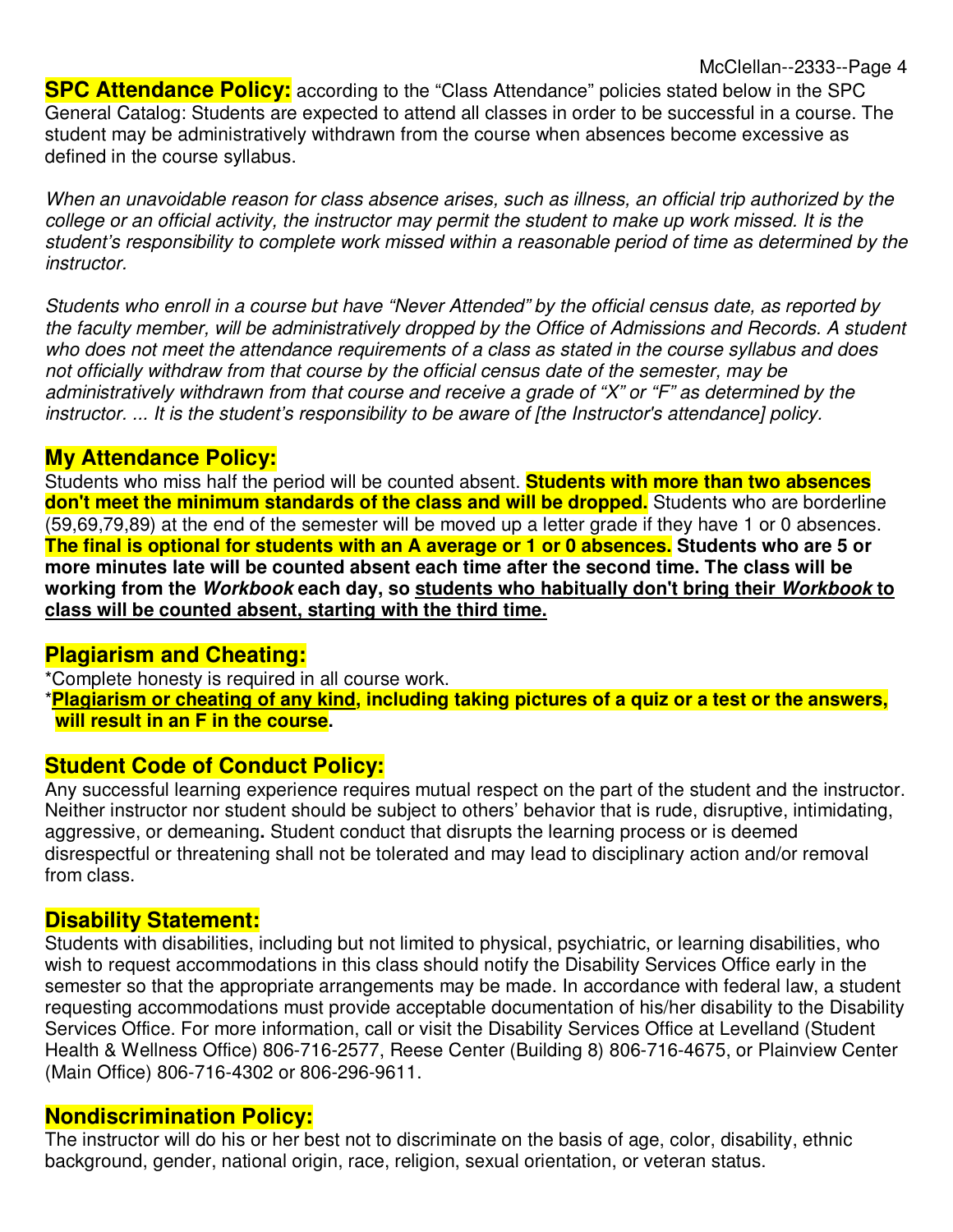## **Diversity Statement:**

In this class, the instructor will endeavor to establish and support an environment that values and nurtures individual and group differences and encourages engagement and interaction. Understanding and respecting multiple experiences and perspectives will serve to challenge and stimulate all participants to learn about others, about the larger world, and about themselves.

**Paper Standards:** Papers not abiding by the following standards will not be accepted.

**\*Font:** use **Courier New #12** only

**\*Spacing: double space** throughout the paper, **(even in heading)**

**\*Margins:** have a **one inch margin** all around the page

# **Class Rules**

## **Violating a class rule at any time can result in a student's being expelled from class with an F.**

# **Students will be dropped with an F if they:**

\*Create a hostile working and learning environment by disturbing the class; this could be by slamming books, muttering under their breath, yelling, or otherwise demonstrating abusive behavior, like raising their voices, calling me or their classmates derogatory names, making threats, etc.

\*Use obscenity, crudeness, or rudeness when addressing me or their classmates.

\*Take pictures of example papers, quiz answers, or test answers.

# **Hoods, Ear Buds, and Earphones may not be worn in class.**

#### **Example Papers:**

\*Anyone who leaves the classroom before all example papers are accounted for or who takes a picture of them will be given an **F in the course**.

\*Anyone who leaves the classroom with an example paper will be given an **F in the course**.

# **Classroom Etiquette:**

\*You need to stay on task (no talking, texting, surfing the net, etc. while class is in session).

\*You shouldn't make inappropriate remarks or use profanity.

\***You shouldn't make noise with electronic gadgets.** If you're in a true emergency situation, take your call/text in the hall, take care of your business, and don't disturb the class when you come back.

\*You shouldn't be talking when I'm talking or when a classmate is asking a question.

\*Drinks should have lids or caps.

# **Writing Perimeters: Do not write on things that are:**

\*illegal

\*X rated

\*offensive (including using a condescending or inflammatory tone)

\*concerning hate groups

\*concerning blood and guts (including abortion, butchering an animal, trapping, taxidermy)

**Note:** The instructor reserves the right to modify the course syllabus and policies as well as notify students of any changes at any point during the semester.